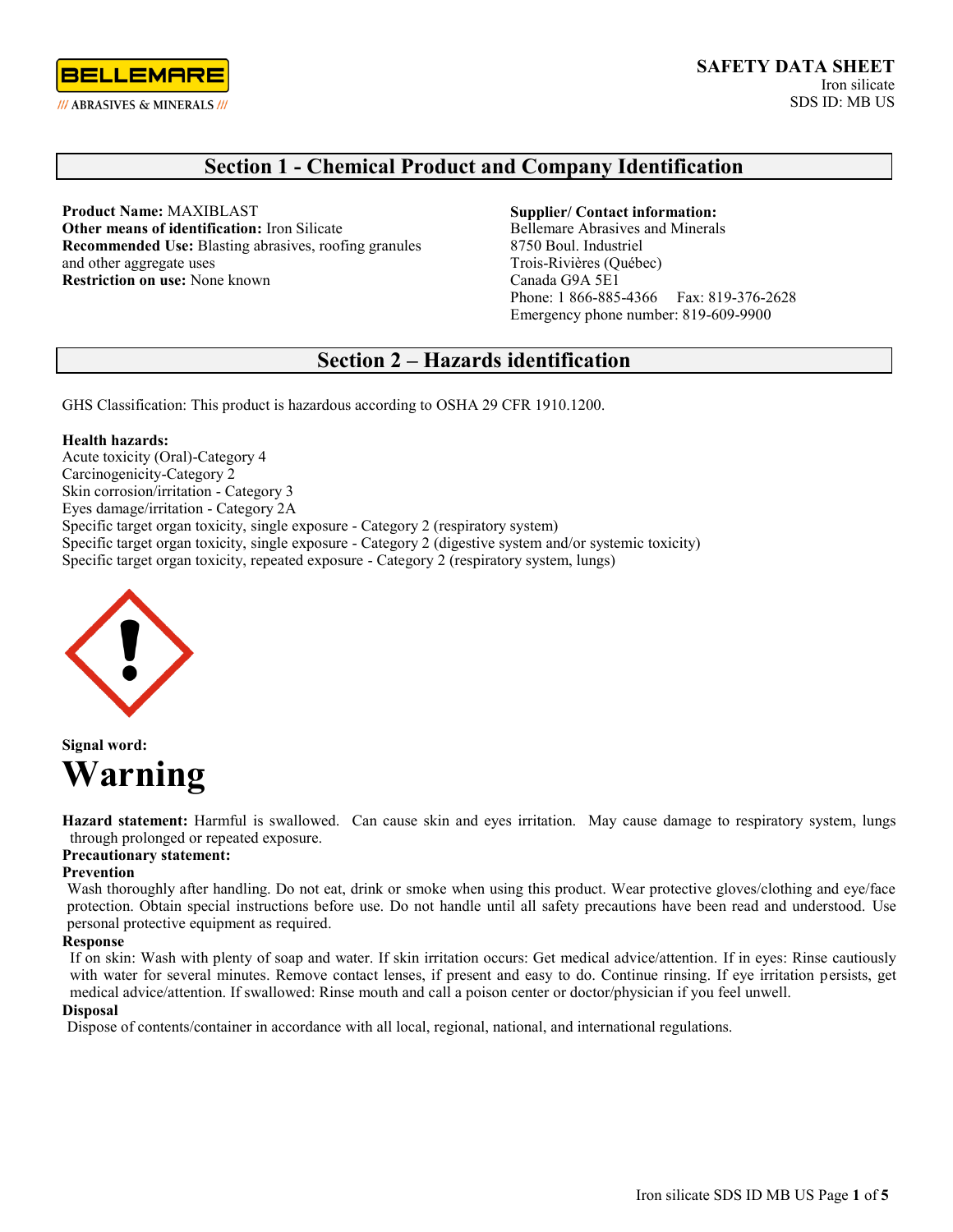# **Section 3 - Composition / Information on Ingredients**

| <b>Ingredient Name</b>            | <b>CAS Number</b> | $\frac{0}{0}$ |
|-----------------------------------|-------------------|---------------|
| Iron silicate                     | 67711-92-6        | 100           |
| <b>Ingredient Name</b>            | <b>CAS Number</b> | $\frac{0}{0}$ |
| Iron oxide (Fe2O3)                | 1309-37-1         | 50-60         |
| Silicon Dioxide, amorphous silica | 7631-86-9         | $30-40$       |
| Calcium oxide                     | 1305-78-8         | $1 - 10$      |
| Aluminium oxide                   | 1344-28-1         | $0 - 5$       |
| Zinc                              | 7440-66-6         | $0 - 2$       |
| Copper                            | 7440-50-8         | $0 - 0.8$     |
| Crystalline silica                | 14808-60-7        | $\leq 0.1$    |

# **Section 4 - First Aid Measures**

**Inhalation:** If inhaled, remove to fresh air. If not breathing, give artificial respiration. If breathing is difficult, oxygen should be administered by qualified personnel. Get medical attention.

**Eye Contact:** Immediately flush eyes with large amounts of clean water for at least 15 minutes while holding the eyelids open. Remove contact lenses. Occasionally lift the eyelids to ensure thorough rinsing. Beyond flushing, do not attempt to remove material from eyes. Get medical attention if irritation persists or later develops.

**Skin Contact:** If adverse effects occur, wash skin with soap and water for at least 15 minutes while removing contaminated clothing and shoes. Get medical attention, if needed. Thoroughly clean and dry contaminated clothing and shoes before reuse. Wash work clothes separately from other household clothing.

**Ingestion:** If swallowed, rinse mouth and get immediate medical attention. Do not induce vomiting.

Potential Acute Health Effects: Slightly hazardous in case of skin contact (irritant), of eye contact (irritant), of ingestion, of inhalation.

### **Potential Chronic Health Effects:**

The substance may be toxic to lungs, upper respiratory tract. Repeated or prolonged exposure to the substance can produce target organs damage.

## **Section 5 - Fire-Fighting Measures**

**Flammability:** This product is non-flammable and non-explosive.

**Extinguishing Media:** If product is involved in fire, use any extinguishing media appropriate to surrounding.

**Fire-Fighting Equipment/Instructions:** Stay upwind and keep out of low areas. Avoid inhalation of material or combustion byproducts. Wear full protective firefighting gear including self-contained breathing apparatus (SCBA) for protection against possible exposure. Keep container tightly closed.

**Specific hazards arising from the chemical:** Negligible fire hazard. Combustion: oxides of zinc.

## **Section 6 - Accidental Release Measures**

**Personal Precautions, protective equipment and emergency procedures:** Persons involved in cleanup processes should first observe precautions (as appropriate) identified in Section 8 of this SDS. Avoid generation of dust. Avoid inhalation of dust and contact with skin and eyes. Wear suitable protective clothing.

**Environmental precautions:** Prevent further leakage or spillage if safe to do so. Do not contaminate water.

**Methods and materials for containment and cleaning up:** Collect spilled material in appropriate container for disposal. Avoid dispersal of dust in the air (i.e., clearing dust surfaces with compressed air). If sweeping of a contaminated area is necessary, use a dust suppressant agent. Move containers away from spill to a safe area. Wet down area with water.

## **Section 7 - Handling and Storage**

**Handling Precautions:** Avoid inhalation of dust and contact with eyes and skin. Wash thoroughly after handling. Wear protective equipment to comply with good occupational hygiene practice. Do not eat, drink or smoke at the work place. **Storage Requirements:** Keep container tightly closed and keep material dry in storage. Avoid creating dust. Avoid breakage of

bagged material or spills of bulk material.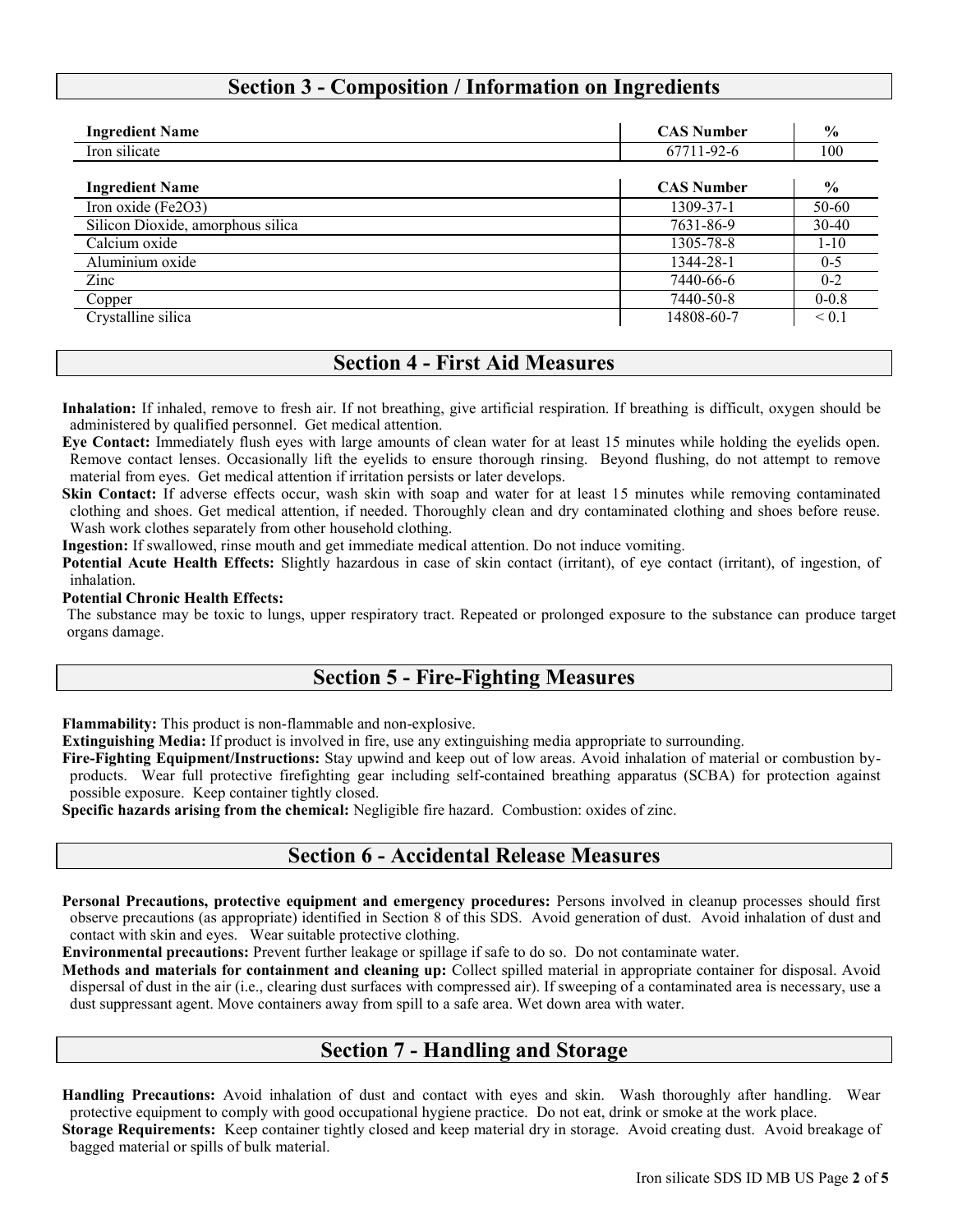## **Section 8 - Exposure Controls / Personal Protection**

**Exposure Guidelines:** Exposure to this product may be covered by OSHA inert or nuisance dust limits 15mg/m<sup>3</sup> for total dust and  $5 \text{mg/m}^3$  for respirable portion. ACGIHTLV:  $10 \text{mg/m}^3$  for total dust and  $5 \text{mg/m}^3$ .

**Engineering Controls:** Provide local exhaust or process enclosure ventilation system. Ensure that dust-handling systems (such as exhaust ducts, dust collectors, vessels, and processing equipment) are designed in a manner to prevent the escape of dust into the work area (i.e., there is no leakage from the equipment).

**Protective Clothing/Equipment:** Wear splash resistant safety goggles with a faceshield. Provide an emergency eye wash fountain and quick drench shower in the immediate work area. Where dust or vapor concentration exceeds or is likely to exceed applicable exposure limits, a NIOSH approved respirator is required. Use gloves to provide hand protection from abrasion. Wear appropriate chemical resistant clothing.

# **Section 9 - Physical and Chemical Properties**

**Appearance:**  Black, angular particles **Odor:** Odorless **PH** Not available **Flammability:** Non-combustible **Vapor Pressure:** Not applicable **Vapor Density (Air=1):** Not applicable **Boiling Point:** Not applicable

**Melting Point:** 1027-1341ºC **Flash Point:** Non-flammable, non-explosive **Specific Gravity (H2O=1):** 3.5 (typical) **Evaporation Rate(butyl acetate=1):** Not applicable **Solubility in Water:** <0.4 ppm **Autoignition temperature:** Not available

# **Section 10 - Stability and Reactivity**

**Stability:** This product is stable under normal conditions of use, storage and transportation. **Possibility of hazardous reactions:** Hazardous polymerization will not occur. **Conditions to Avoid:** Avoid dust formation and contact with acids. **Incompatible materials:** Strong acids. **Hazardous Decomposition Products:** Miscellaneous decomposition products.

# **Section 11 - Toxicological Information**

**Inhalation:** Dusts may irritate the nose, throat, mucous membranes and respiratory tract.

**Eye Contact:** Dust particles can scratch the eye causing tearing, redness, a stinging or burning feeling, or swelling of the eyes with blurred vision. Conjunctivitis may occur.

**Skin Contact:** Direct contact may cause irritation by mechanical abrasion.

**Ingestion:** Diarrhea, stomach pain, difficulty breathing.

**Medical Conditions Aggravated by Exposure:** Persons with impaired respiratory function may be more susceptible to the effects of this substance. Smoking can increase the risk of lung injury.

**Delayed and immediate effects and also chronic effects from short and long term exposure:** Respiratory tract irritant, skin irritant, eye irritant. Coughing and irritation of throat are early symptoms. Material is irritating to mucous membranes and upper respiratory tract. Inhalation of dust over a long period of time increases the risk of developing lung diseases, including pneumoconiosis.

**Carcinogenicity:** Negative. Iron silicate does not contain any constituents classified as a Category 1 carcinogen. It does contain minor constituents classified as a Category 2 carcinogen but below 1.0 %. Therefore it does not meet criteria for classification for carcinogenicity.

**IARC:** Copper slag (CAS 67711-92-6) is not list by IARC.

**NTP:** Copper slag (CAS 67711-92-6) is not list by the National Toxicology Program in their Annual Report.

**OSHA:** Copper slag (CAS 67711-92-6) is not list by NIOSH on their Occupational Cancer List.

Take special precaution to note the potential hazards of the substrate, coatings or contamination that are removed by the use of our product. All material Certifications and chemical analyses should be obtained before commencement of work.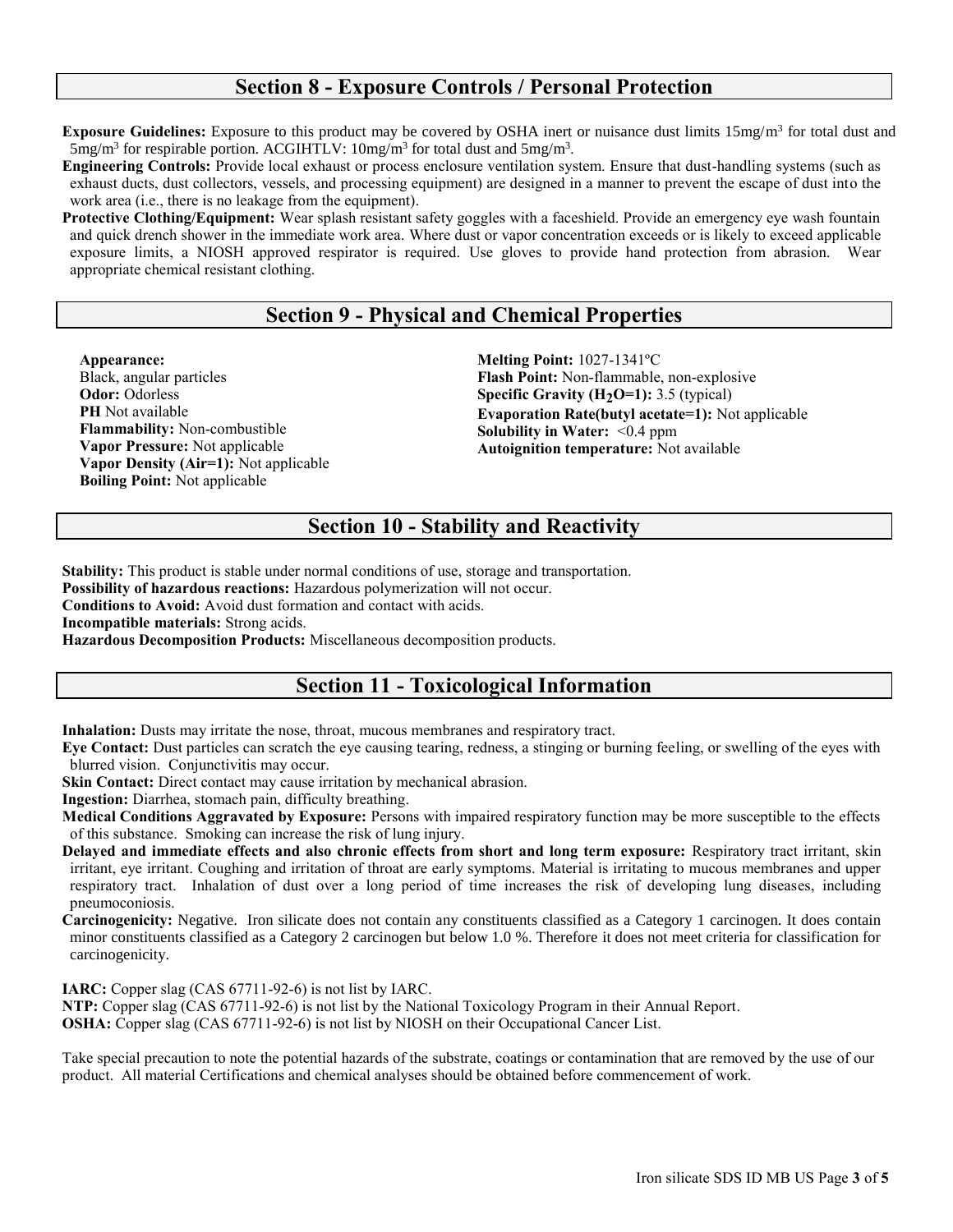# **Section 12 - Ecological Information**

**Ecotoxicity:** The product is not classified as environmentally hazardous. However, this does not exclude the possibility that large or frequent spills can have a harmful or damaging effect on the environment.

Reliable acute/short term toxicity data of copper slag are available for the three trophic levels (algae, Daphnia and fish). These studies show that the lowest  $L(E)$  C50 is  $> 100 \text{ mg/L}$  and confirm that there is no need to classify copper slag for acute aquatic hazard:

- 96 h LC50 ( *fish*) >100g/L (Sauerwald and Weiss, 2004)
- 48 h EC50 (*Daphnia magna* ) 980mg/L to >6250 mg/L (Simon, 2010)
- 48 h EC50 (*Daphnia magna* ) >100 g/L (Sauerwald and Weiss (2004)
- 72 h EC50 (*P. Subcapitata)* 155 mg/L to 965 mg/L (Wenzel, 2010)
- 72 h EC50 (*N. Pelliculosa)*1047 mg/L to >3125 mg/L (Wenzel, 2010)
- $\blacksquare$  72 h IC50 (algae) > 100 g/L (Sauerwald and Weiss (2004)

**Persistence and degradability:** This product is not biodregadable. **Bioaccumulative potential:** Not applicable. **Mobility in soil:** Not available **Other adverse effects:** An environmental hazard cannot be excluded in the event of unprofessional handling or disposal.

# **Section 13 - Disposal Considerations**

Waste Disposal: Treatment, storage, transportation and disposal must be in accordance with applicable Federal, State/Provincial and Local regulations. If approved, may be transferred to a land disposal site. Please refer to section 8 for the safety of persons conducting disposal.

# **Section 14 - Transport Information**

**UN Number:** Non-regulated material **Transport Hazard Class:** Non-regulated material

**Packing Group:** Not applicable **Marine Pollutant:** Not available **Special Precautions:** Not available

Shipping Containers: Hopper cars, hopper trucks, bags and semi-bulk bags. Natural sand is not regulated as a hazardous material by DOT.

# **Section 15 - Regulatory Information**

You must comply with all OSHA, local, city, state, province, country and jurisdiction regulations, ordinances and standards, related to your particular work area and environment. Keep unprotected individuals out of the work area. Failure to avoid the above danger will result in death or serious injury.

## **U.S. Federal Regulations:**

This material contains one or more of the following chemicals required to be identified under SARA Section 302 (40 CFR 355 Appendix A), SARA Section 311/312 (40 CFR 370.21), SARA Section 313 (40 CFR 372.65), CERCLA (40 CFR 302.4), TSCA 12(b), and/or require an OSHA process safety plan.

## **Aluminum oxide (1344-28-1)**

**SARA 313:** 1.0 % de minimis concentration (fibrous forms)

#### **Zinc (7440-66-6)**

**SARA 313:** 1.0 % de minimis concentration (dust or fume only)

**CERCLA:** 454 kg final RQ (no reporting of releases of this hazardous substance is required if the diameter of the pieces of the solid metal released is >100 μm); 1000 lb final RQ (no reporting of releases of this hazardous substance is required if the diameter of the pieces of the solid metal released is  $>100 \mu m$ )

**Copper (7440-50-8)** 

**SARA 313:** 1.0 % de minimis concentration